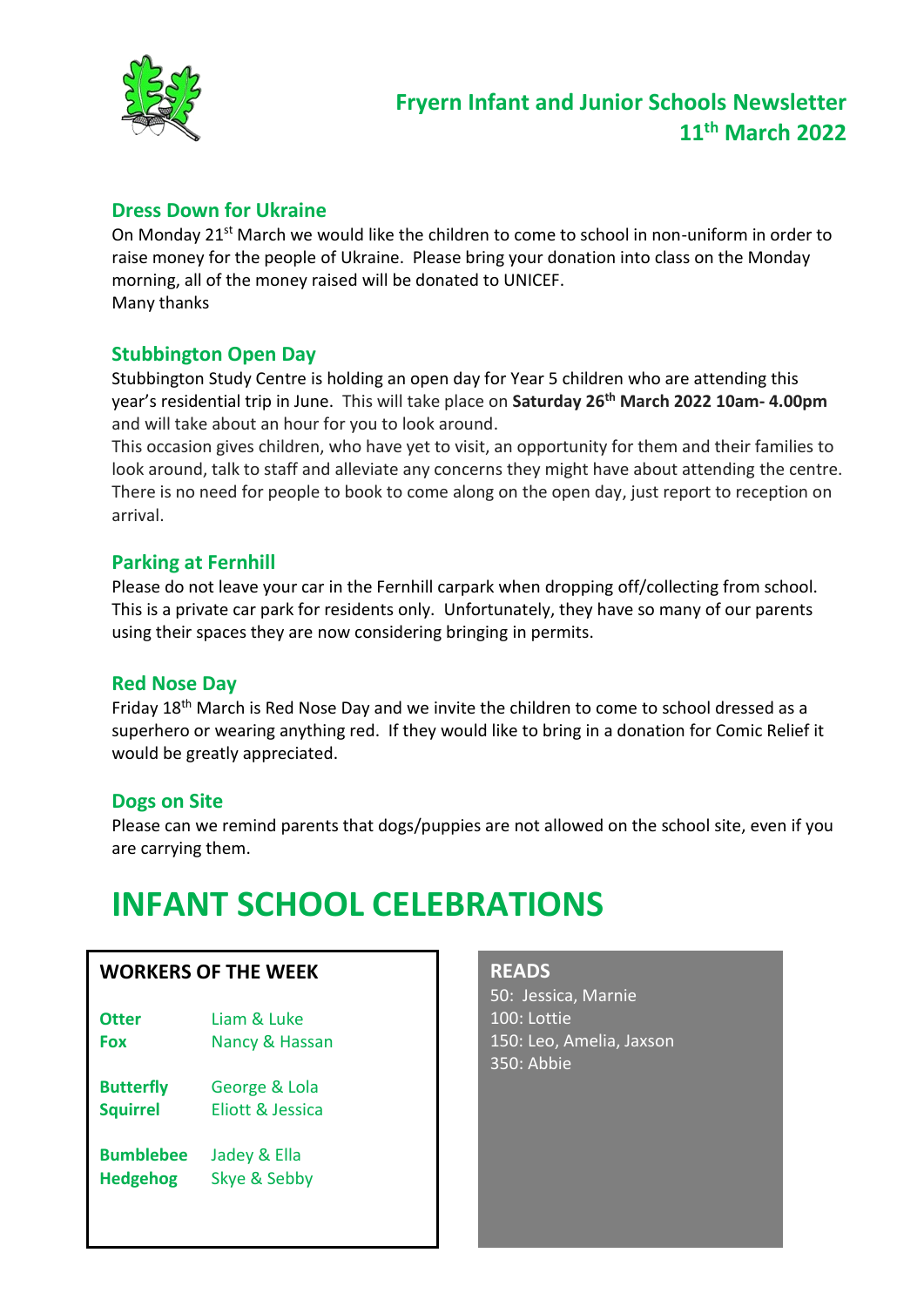## **HEADTEACHER AWARDS**

**Year R**: Sophie, Luke, Arthur, Amelia, Leo, Francesca, Eliza, Lottie, Isla, Nancy, Jacob, Nivair, Liam, Jessica, James, Albert, Jaxson, Naya, Francesca, Molly **Year 1:** Mia, Lily-Mai, Andra, Alan, Keira, Felicity, Willow, Jessica **Year 2:** Holly, Skye

# **JUNIOR SCHOOL CELEBRATIONS**

### **WORKERS OF THE WEEK**

| <b>Snowy Owl</b> | Chloe & Ralph                |  |
|------------------|------------------------------|--|
| <b>Pearlkite</b> | <b>Spencer &amp; Hannah</b>  |  |
| <b>Eagle</b>     | Mary, Isla, Millie & Oscar   |  |
| <b>Secretary</b> | <b>Catherine &amp; Fleur</b> |  |
| <b>Tawny Owl</b> | <b>Charley &amp; Millie</b>  |  |
| <b>Redkite</b>   | Eliana, Samuel & Noah        |  |
| <b>Peregrine</b> | Edward, Kyle, James & Arthur |  |
| <b>Barn Owl</b>  | Micheal, Hayley & Alex       |  |
| <b>Osprey</b>    | <b>Brodie &amp; Boaz</b>     |  |
| <b>Falcon</b>    | Ella & Brianna               |  |
| <b>Caracara</b>  | George, Freya & Diya         |  |
|                  |                              |  |

### **READS**

75: Harry 225: Harley 300: Catherine, Louis, Ellie 375: Ollie 525: Rishan, Bethany 825: Isla

### **HEADTEACHER AWARDS**

**Year 3:** Lily, Millie, Iliya, Jesse, Connie, Samuel, Dexter, Finlay, Ralph

**Year 4:** Mubeen, Bella, Isabel, Maggie, Millie, Isla, Imogen, Alice, Poppy, William, Oliver, Eli, Fred, Kyla, Amelia, Isher

**Year 5:** Sam, Noah, Eliana, Thea, Lena, Georgia, Emiko, Sienna, Milly, Neave, Aubree, Summer, Emilia, Frances, Cerys, Charlie

**Year 6:** Freddy

## **DATES FOR YOUR DIARY**

Please note that some of these dates may change. Please check the most recent newsletter for up to date information.

#### **March**

| Tuesday 15 <sup>th</sup>   | Year 4 Production - 1.45pm Secretary Class Parents |
|----------------------------|----------------------------------------------------|
| Wednesday 16th             | Year 4 Production - 1.45pm Eagle Class Parents     |
| Wednesday 16 <sup>th</sup> | Year 2 Topic Launch - Titanic                      |
| Thursday 17th              | Year 4 Production - 1.45pm Tawny Owl Parents       |
| Friday 18th                | Red Nose Day - Dress up as a Superhero or wear red |
| Monday 21st                | Non-uniform Day for Ukraine donations              |
| Friday 25th                | PTA Mother's Day Shop - Information to follow      |
| Tuesday 29 <sup>th</sup>   | School Nurse in for Vision tests - Year R children |
| Wednesday 30 <sup>th</sup> | Year 2 - Trip to the SeaCity Museum                |
|                            |                                                    |

### **April**

| Friday 1st                | Rocksteady Concert 9.30am for Rocksteady Parents |
|---------------------------|--------------------------------------------------|
| Tuesday 5 <sup>th</sup>   | Year 4 Egyptian Workshop                         |
| Wednesday 6 <sup>th</sup> | Year 3 Trip to Marwell                           |
| Friday 8 <sup>th</sup>    | Easter Bonnet Parade - information to follow     |